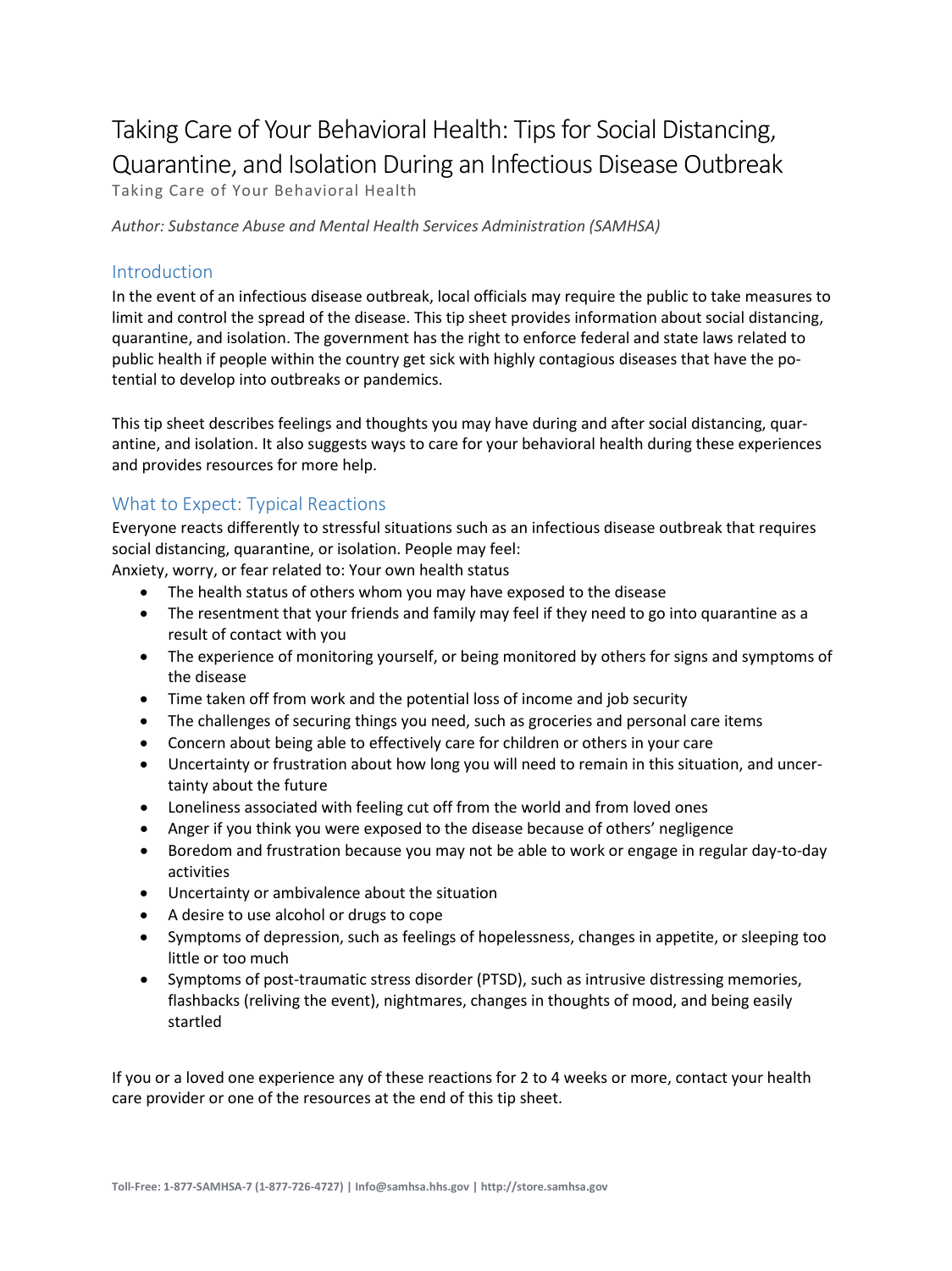# What Is Social Distancing?

Social distancing is a way to keep people from interacting closely or frequently enough to spread an infectious disease. Schools and other gathering places such as movie theaters may close, and sports events and religious services may be cancelled.

## What Is Quarantine?

Quarantine separates and restricts the movement of people who have been exposed to a contagious disease to see if they become sick. It lasts long enough to ensure the person has not contracted an infectious disease.

## What Is Isolation?

Isolation prevents the spread of an infectious disease by separating people who are sick from those who are not. It lasts as long as the disease is contagious.

# Ways To Support Yourself During Social Distancing, Quarantine, and Isolation

## Understand the Risk

Consider the real risk of harm to yourself and others around you. The public perception of risk during a situation such as an infectious disease outbreak is often inaccurate. Media coverage may create the impression that people are in immediate danger when really the risk for infection may be very low. Take steps to get the facts:

- Stay up to date on what is happening, while limiting your media exposure. Avoid watching or listening to news reports 24/7 since this tends to increase anxiety and worry. Remember that children are especially affected by what they hear and see on television.
- Look to credible sources for information on the infectious disease outbreak (see page 3 for sources of reliable out-break-related information).

## Be Your Own Advocate

Speaking out about your needs is particularly important if you are in quarantine, since you may not be in a hospital or other facility where your basic needs are met. Ensure you have what you need to feel safe, secure, and comfortable.

- Work with local, state, or national health officials to find out how you can arrange for groceries and toiletries to be delivered to your home as needed.
- Inform health care providers or health authorities of any needed medications and work with them to ensure that you continue to receive those medications.

## Educate Yourself

Health care providers and health authorities should provide information on the disease, its diagnosis, and treatment.

- Do not be afraid to ask questions—clear communication with a health care provider may help reduce any distress associated with social distancing, quarantine, or isolation.
- Ask for written information when available.
- Ask a family member or friend to obtain information in the event that you are unable to secure this information on your own.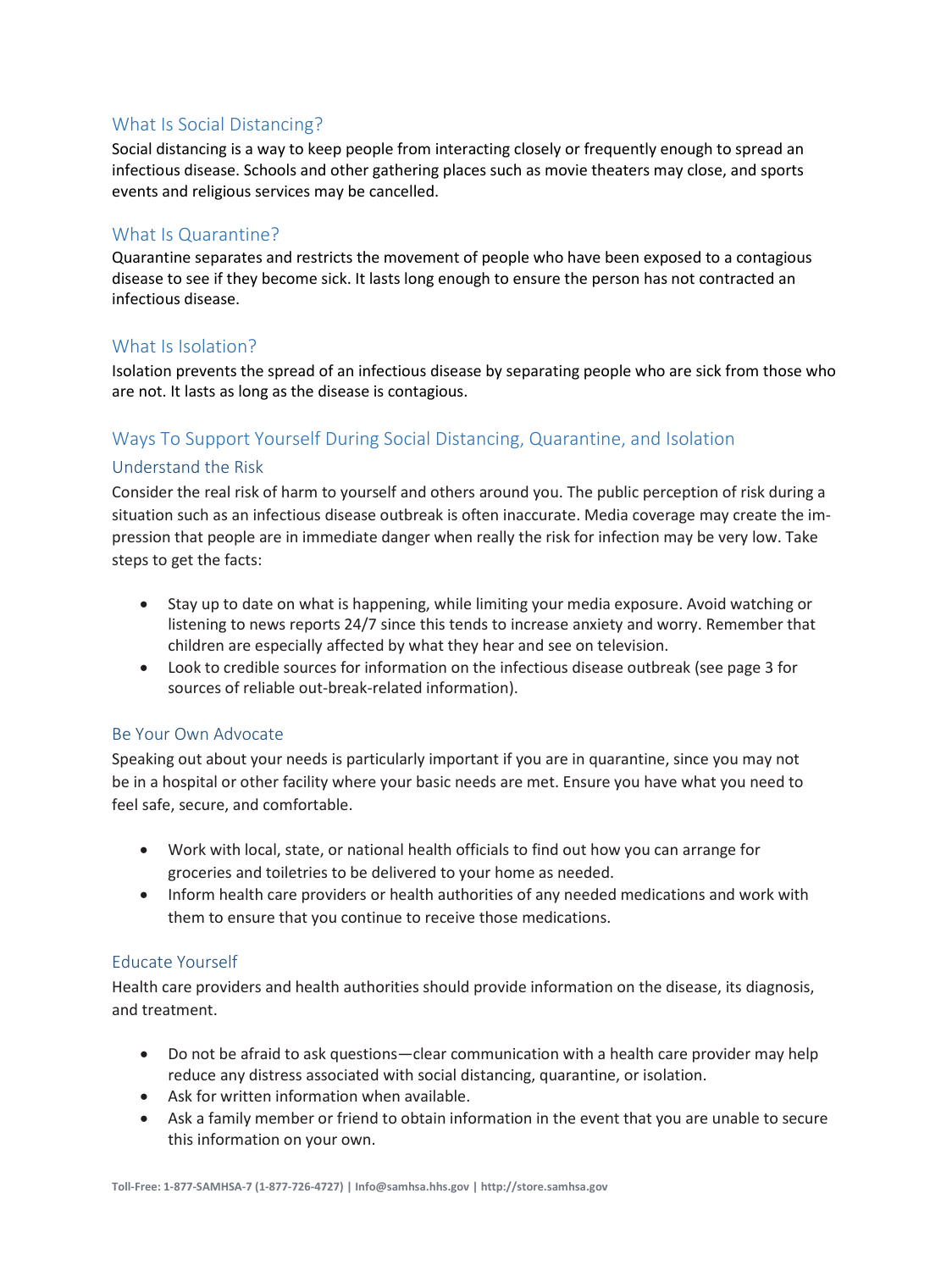# Work With Your Employer To Reduce Financial Stress

If you're unable to work during this time, you may experience stress related to your job status or financial situation.

- Provide your employer with a clear explanation of why you are away from work.
- Contact the U.S. Department of Labor toll-free at 1-866-487-2365 about the Family and Medical Leave Act (FMLA), which allows U.S. employees up to 12 weeks of unpaid leave for serious medical conditions, or to care for a family member with a serious medical condition.
- Contact your utility providers, cable and Internet provider, and other companies from whom you get monthly bills to explain your situation and request alternative bill payment arrangements as needed.

## Connect With Others

Reaching out to people you trust is one of the best ways to reduce anxiety, depression, loneliness, and boredom during social distancing, quarantine, and isolation. You can:

- Use the telephone, email, text messaging, and social media to connect with friends, family, and others.
- Talk "face to face" with friends and loved ones using Skype or FaceTime.
- If approved by health authorities and your health care providers, arrange for your friends and loved ones to bring you newspapers, movies, and books.
- Sign up for emergency alerts via text or email to ensure you get updates as soon as they are available.
- Call SAMHSA's free 24-hour Disaster Distress Helpline at 1-800-985-5990, if you feel lonely or need support.
- Use the Internet, radio, and television to keep up with local, national, and world events.
- If you need to connect with someone because of an ongoing alcohol or drug problem, consider calling your local Alcoholics Anonymous or Narcotics Anonymous offices.

## Talk To Your Doctor

If you are in a medical facility, you may have access to health care providers who can answer your questions. However, if you are quarantined at home, and you're worried about physical symptoms you or your loved ones may be experiencing, call your doctor or other health care provider:

- Ask your provider whether it would be possible to schedule remote appointments via Skype or FaceTime for mental health, substance use, or physical health needs.
- In the event that your doctor is unavailable and you are feeling stressed or are in crisis, call the hotline numbers listed at the end of this tip sheet for support.

## Use Practical Ways To Cope And Relax

- Relax your body often by doing things that work for you-take deep breaths, stretch, meditate or pray, or engage in activities you enjoy.
- Pace yourself between stressful activities, and do something fun after a hard task.
- Talk about your experiences and feelings to loved ones and friends, if you find it helpful.
- Maintain a sense of hope and positive thinking; consider keeping a journal where you write down things you are grateful for or that are going well.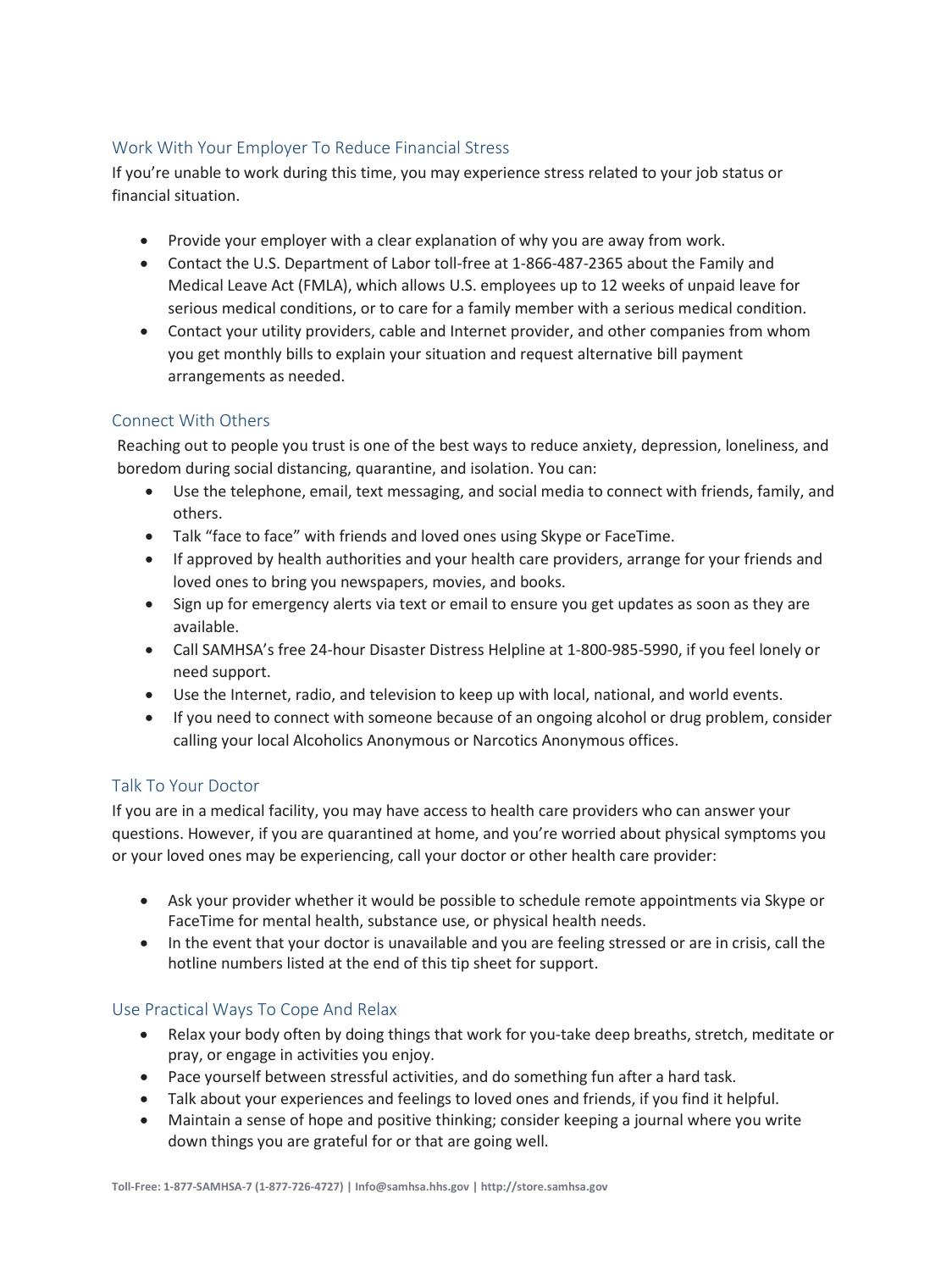#### After Social Distancing, Quarantine, Or Isolation

You may experience mixed emotions, including a sense of relief. If you were isolated because you had the illness, you may feel sadness or anger because friends and loved ones may have unfounded fears of contracting the disease from contact with you, even though you have been determined not to be contagious.

The best way to end this common fear is to learn about the disease and the actual risk to others. Sharing this information will often calm fears in others and allow you to reconnect with them.

If you or your loved ones experience symptoms of extreme stress—such as trouble sleeping, problems with eating too much or too little, inability to carry out routine daily activities, or using drugs or alcohol to cope—speak to a health care provider or call one of the hotlines listed to the right for a referral.

**If you are feeling overwhelmed with emotions such as sadness, depression, anxiety, or feel like you want to harm yourself or someone else, call 911 or the National Suicide Prevention Lifeline at 1-800- 273-TALK (1-800-273-8255).**